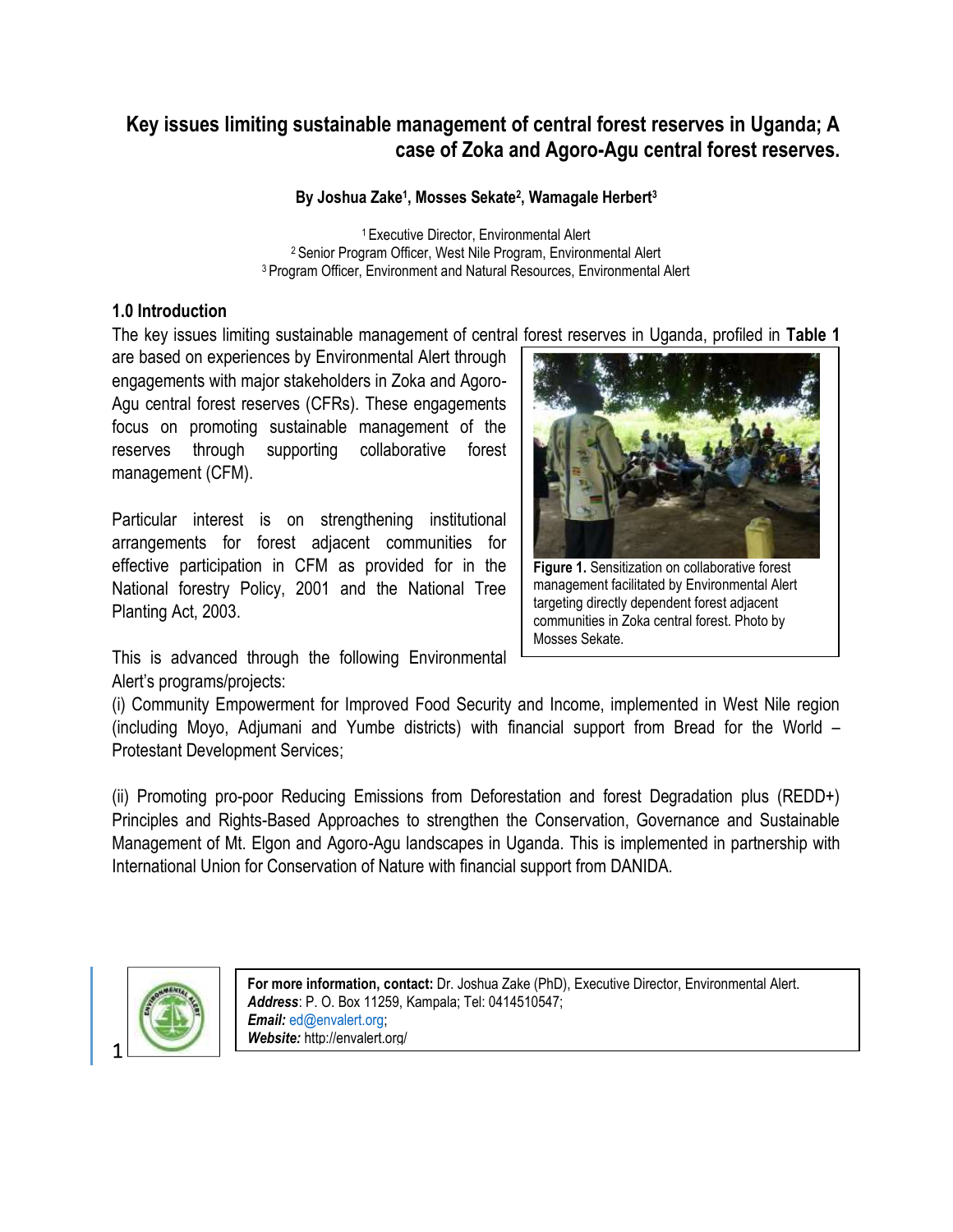| <b>Name of Central Forest Reserve</b>       | able 1. Ney issues imminity sustainable management or selected central forest reserves in Oganua. |
|---------------------------------------------|---------------------------------------------------------------------------------------------------|
| (CFR)                                       | Key issues limiting sustainable management of the Central forest                                  |
|                                             | reserve                                                                                           |
| Agoro-Agu Central Forest Reserve.           | a) Inadequate staff capacity for that National Forestry Authority to conduct                      |
| It is located in Lamwo district in          | regular and effective monitoring and surveillance of the reserve;                                 |
| Northern Uganda, along the border           | b) Limited security for NFA staff on Forest Patrol duties exposes them to                         |
| Uganda and<br>Southern<br>between           | risk of attack by illegal timber dealers;                                                         |
| Sudan. The CFR is 26508 Ha in size          | c) Unclear boundaries for the reserve and community resulting into                                |
| and occupies the Agora Agu hills. The       | encroachment and conflicts among the community and the duty bearers;                              |
| forest adjacent communities occupies        | d) Encroachment on the reserve through implementation of                                          |
| the flat lands at its base of Agoro-Agu     | unregulated/illegal activities (lumbering, settlement, agriculture                                |
| hills.                                      | particularly wheat and barley production) by adjacent community and                               |
|                                             | private sector from within and outside the forest;                                                |
| In Lamwo district, it's hosted by two       | e) No clear benefit sharing mechanisms or schemes between NFA and                                 |
| sub-countries-Agoro and Lokung. It          | the forest adjacent communities as incentives for collaborative and                               |
| was gazette as a CFR in 1937 for            | sustainable management of the reserves;                                                           |
| Biodiversity Conservation. Agora Agu        | f) The reserve does not have an updated management plan                                           |
| is a largely intact forest apart from the   | g) Soil fertility depletion in arable land around the reserve and related                         |
| enclaves where Barley is grown by           | community mindset and practice of encroaching on forest land/soils for                            |
| communities with support from Nile          | agricultural production.                                                                          |
| breweries; the settlement around the        |                                                                                                   |
| Prison community and the periphery          |                                                                                                   |
| where most settlements are located.         |                                                                                                   |
| Zoka Central Forest Reserve. This           | a) Inadequate staff capacity for that National Forestry Authority (NFA) to                        |
| reserve is found in Adjumani district in    | conduct regular and effective monitoring and surveillance of the reserve.                         |
| West Nile. This is the main biologically    | b) Unclear boundaries for the reserve and community resulting into                                |
| diverse forest in the district, with a size | encroachment and conflicts among the community and the duty bearers.                              |
| 6741 Ha. The forest is affected by          | c) Encroachment on the reserve through implementation of                                          |
| accelerated rate of deforestation, for      | unregulated/illegal activities (lumbering, settlement, agriculture) by                            |
| which the<br>key drivers<br>include:        | adjacent community and private sector from within and outside.                                    |
| agriculture<br>commercial<br>production;    | d) Unregulated bush burning especially during the dry season. This                                |
| burning;<br>unregulated<br>charcoal         | results in the destruction of trees and forests.                                                  |
| harvesting of forest products; weak         | e) Collaborative forest management was initiated by NFA, however it fully                         |
| law enforcement                             | operational and has not yet yielded results due to limited resources by                           |
|                                             | NFA.                                                                                              |
|                                             | f) No clear benefit sharing mechanisms or schemes between NFA and                                 |
|                                             | the forest adjacent communities as incentives for collaborative and                               |
|                                             | sustainable management of the reserve.                                                            |
|                                             | g) Limited involvement of the district leadership (both technical and                             |
|                                             | political) in rolling out the eviction of encroachers from the CFR.                               |

**Table 1.** Key issues limiting sustainable management of selected central forest reserves in Uganda.



**For more information, contact:** Dr. Joshua Zake (PhD), Executive Director, Environmental Alert. *Address*: P. O. Box 11259, Kampala; Tel: 0414510547; *Email:* [ed@envalert.org;](mailto:ed@envalert.org) *Website:* http://envalert.org/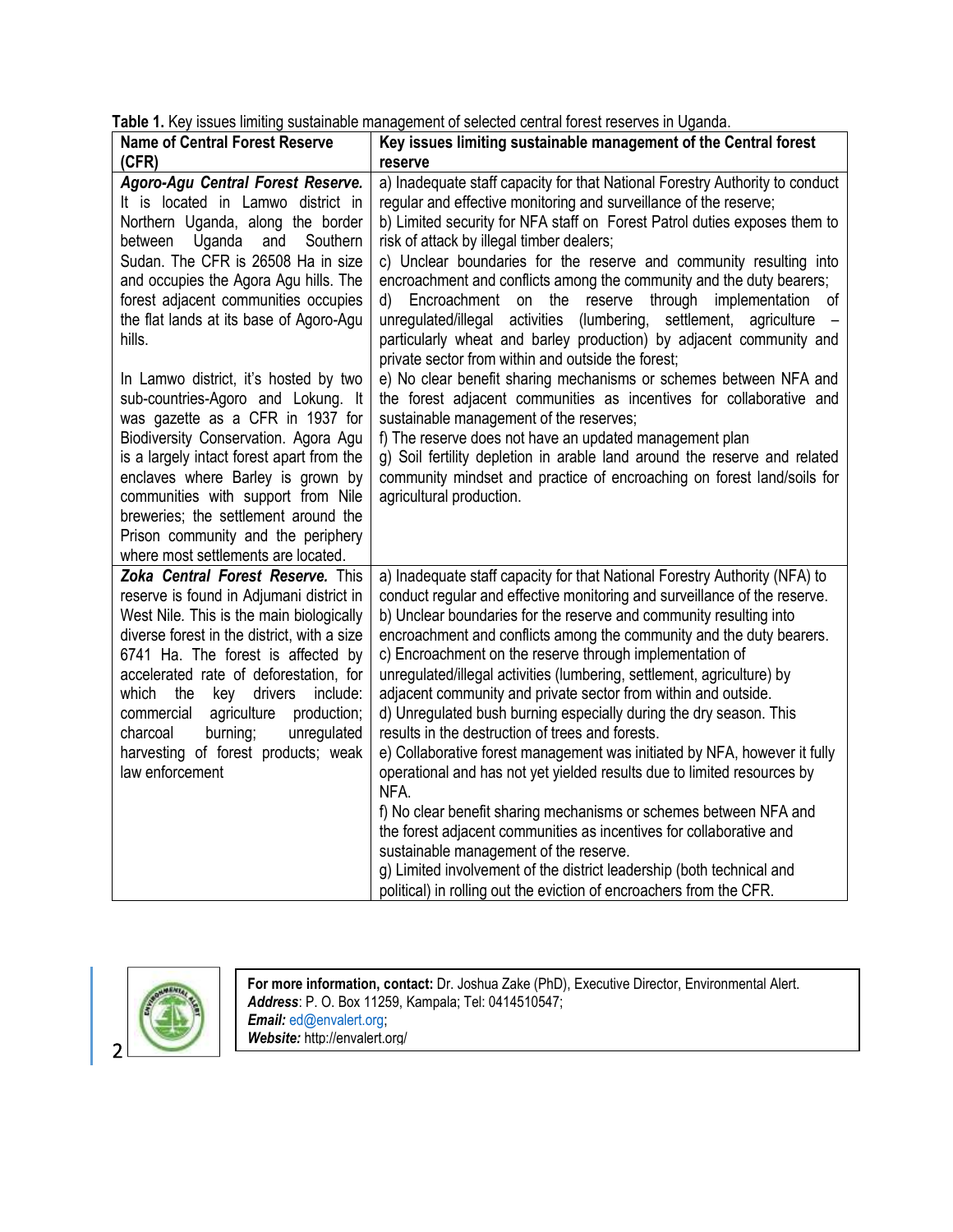### **2.0 Conclusion and recommendations**

Uganda's forest and woodland cover has drastically reduced from 25% of the total land area in the 1990's to the current 9% of the total land area (i.e. about 1,836,386 Ha) in 2016 (FAO, 2016). The rate of deforestation in Uganda is escalating and currently it's estimated at 120000-200000 Ha per year (MWE, 2016). This loss is happening on both gazetted, private and community forests. At this rate, forest cover in Uganda will be no more 18 years later from 2016 (i.e. by 2034), if there are no ambitious targets and actions for tree growing among other strategies for afforestation. Forest loss and degradation is happening on these reserves and the key issues contributing to this are profiled in **Table 1** are the major drivers. Were as these issues are profiled for Zoka and Agoro-Agu CFRs as case studies, they are similar to issues limiting sustainable forest management across several other CFRs in the country. According to NFA, (2016), there exists 506 CFRs in various parts of the country. Thus, the forest cover in the CFR represents about 15% of the total forest cover in Uganda.

These issues should be addressed in the short, medium and long term. The following are some of the possible practical strategies for consideration:

- a. Strengthening the institutional capacity of NFA (in terms of human resources and funding) to effectively deliver of its role in as far as sustainable management of the CFRs as stipulated in the several forest policy and legal frameworks.
- b. The management plans for the central forest reserves should be reviewed and updated in integrate the emerging socio-economic issues.
- c. Collaboration and coordination should be strengthened between NFA and the Local



**Figure 1.** Members of Agoro-Agu Forest Landscape, Environmental Alert and members of forest adjacent communities monitoring deforested parts

of Agoro-Agu CFR in Lamwo district. Photo by EA.

Government stakeholders (e.g. district forest services, political leaders, civil society and the private sector) to deliver on the shared roles and responsibilities in the management of the CFRs.

- d. With due consideration that the forest adjacent and dependent communities directly depend on forest and natural resources for the livelihoods, their institutional capacities should be strengthened for their effective participation in collaborative management initiatives. Through this, their issues and concerns will be integrated.
- e. Models for benefit sharing among key stakeholders at different levels should be piloted and clarified considering that the benefits are key incentives for sustainable management of the reserves.
- f. Need to support and promote appropriate livelihood options within the forest landscapes such as forest based enterprises (bee keeping, aco-tourism, agritourism, fruit trees), aquaculture, intensive agriculture production of high value crops, livestock production for income generation thereby



**For more information, contact:** Dr. Joshua Zake (PhD), Executive Director, Environmental Alert. *Address*: P. O. Box 11259, Kampala; Tel: 0414510547; *Email:* [ed@envalert.org;](mailto:ed@envalert.org) *Website:* http://envalert.org/

3